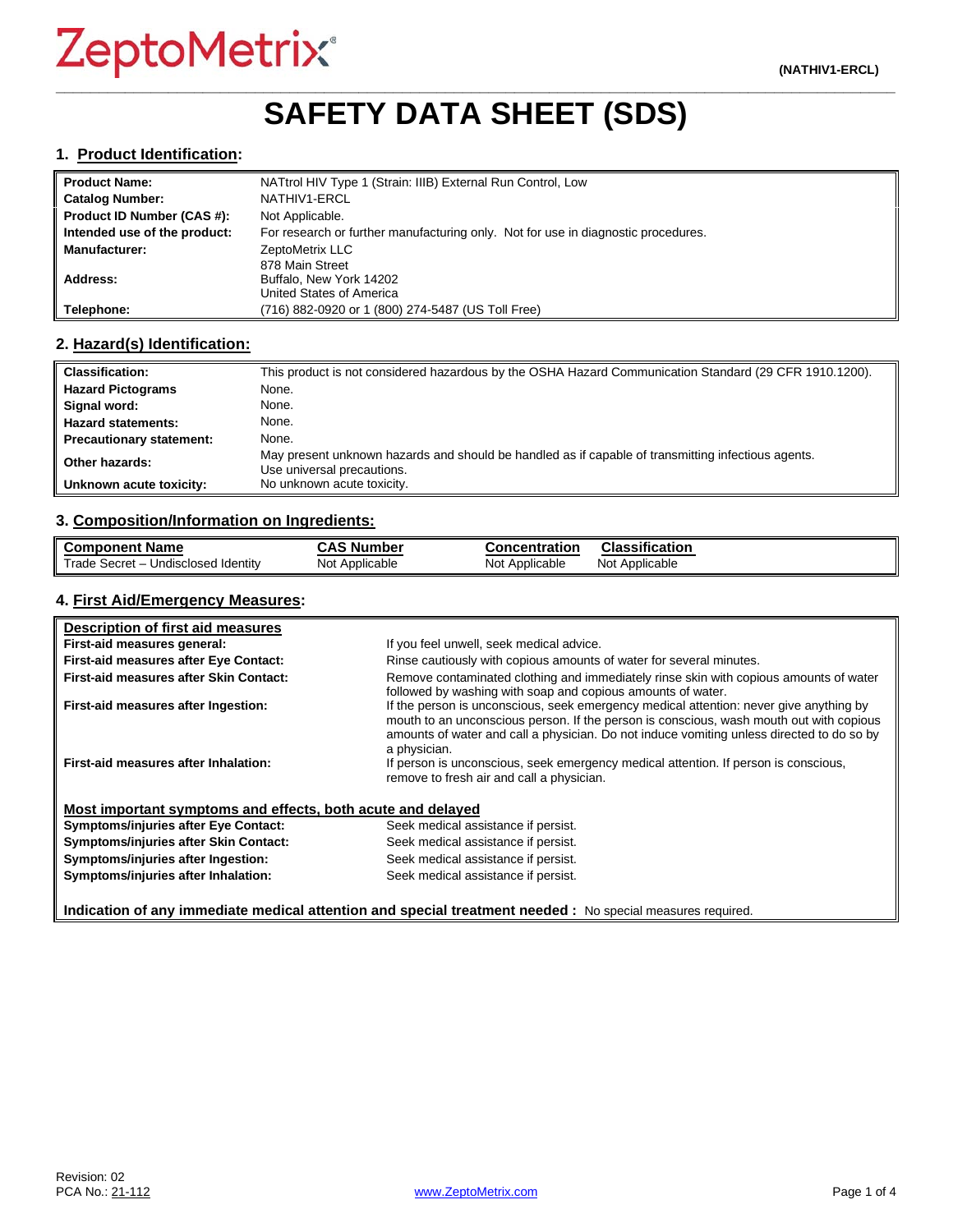| <b>Extinguishing Media</b>                            |                                                                                            |  |
|-------------------------------------------------------|--------------------------------------------------------------------------------------------|--|
| Suitable extinguishing media:                         | Use an extinguishing agent suitable for the surrounding area.                              |  |
| Unsuitable extinguishing media:                       | Use an extinguishing agent suitable for the surrounding area.                              |  |
| Special hazards arising from the substance or mixture |                                                                                            |  |
| Fire hazard:                                          | No known hazards.                                                                          |  |
| <b>Explosion hazard:</b>                              | No known hazards.                                                                          |  |
| <b>Reactivity:</b>                                    | No known hazards.                                                                          |  |
| <b>Advice for firefighters</b>                        |                                                                                            |  |
| <b>Firefighting instructions:</b>                     | Exercise caution when fighting a fire.                                                     |  |
| <b>Protection during firefighting:</b>                | Firefighters should wear protective gear. Do not enter fire area without proper protective |  |

equipment, including respiratory protection.

#### **6. Accidental Release Measures:**

| Personal precautions, protective equipment and emergency procedures |                                                                                  |  |
|---------------------------------------------------------------------|----------------------------------------------------------------------------------|--|
| General measures:                                                   | Use appropriate personal protective equipment (PPE) and appropriate laboratory   |  |
|                                                                     | procedures.                                                                      |  |
| For non-emergency personnel                                         |                                                                                  |  |
|                                                                     |                                                                                  |  |
| <b>Protective equipment:</b>                                        | Use appropriate personal protective equipment (PPE).                             |  |
| <b>Emergency procedures:</b>                                        | Use appropriate emergency laboratory procedures.                                 |  |
|                                                                     |                                                                                  |  |
| For emergency responders                                            |                                                                                  |  |
| <b>Protective equipment:</b>                                        | Use appropriate personal protective equipment (PPE).                             |  |
| <b>Emergency procedures:</b>                                        | Use appropriate emergency procedures.                                            |  |
|                                                                     |                                                                                  |  |
| Methods and material for containment and cleaning up                |                                                                                  |  |
| For containment:                                                    | Contain material in accordance to State and Federal regulations.                 |  |
| Methods for cleaning up:                                            | Follow and dispose of material in accordance to State and Federal waste disposal |  |
|                                                                     | regulations.                                                                     |  |
|                                                                     |                                                                                  |  |

# **7. Handling and Storage:**

| Precautions for safe handling: | Handle in accordance with good laboratory practices and safety procedures. |
|--------------------------------|----------------------------------------------------------------------------|
| <b>Storage conditions:</b>     | Store in a dry and cool place. Keep container closed when not in use.      |
| Incompatible products:         | No Data Available.                                                         |
| Incompatible materials:        | No Data Available.                                                         |
| Storage:                       | Recommended storage temperature 2-8 degrees Celsius.                       |

#### **8. Exposure Controls and Personal Protection:**

| Appropriate engineering controls:     | Use universal precautions. Product may present unknown biohazard.                        |
|---------------------------------------|------------------------------------------------------------------------------------------|
| <b>Personal Protective Equipment:</b> | Use laboratory coat, protective gloves, safety glasses and suitable protective clothing. |
| Pictograms:                           |                                                                                          |
| <b>Eye/Face protection:</b>           | Wear in accordance with good laboratory practices and safety procedures.                 |
| Skin and body protection:             | Wear in accordance with good laboratory practices and safety procedures.                 |
| <b>Respiratory protection:</b>        | Wear in accordance with good laboratory practices and safety procedures.                 |
| Hand protection:                      | Wear in accordance with good laboratory practices and safety procedures.                 |
| <b>Mechanical protection:</b>         | Wear in accordance with good laboratory practices and safety procedures.                 |
| Special work practices:               | Follow purchaser's safety program.                                                       |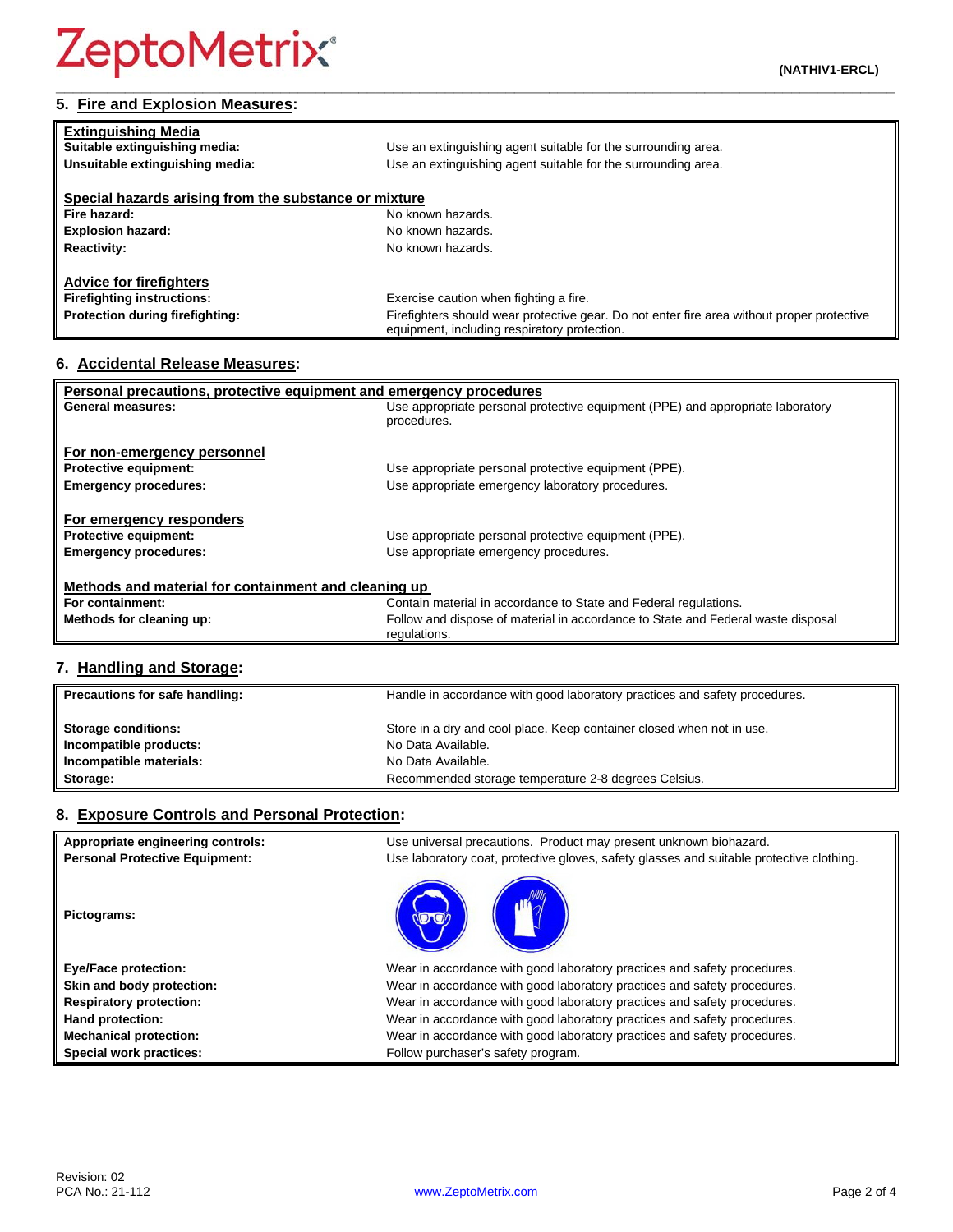#### **\_\_\_\_\_\_\_\_\_\_\_\_\_\_\_\_\_\_\_\_\_\_\_\_\_\_\_\_\_\_\_\_\_\_\_\_\_\_\_\_\_\_\_\_\_\_\_\_\_\_\_\_\_\_\_\_\_\_\_\_\_\_\_\_\_\_\_\_\_\_\_\_\_\_\_\_\_\_\_\_\_\_\_\_\_\_\_\_\_\_\_\_\_\_\_\_\_ 9. Physical and Chemical Properties:**

| <b>Physical State:</b>                        | Liquid at room temperature. |
|-----------------------------------------------|-----------------------------|
| Appearance/color:                             | Clear, pale amber solution. |
| Odor:                                         | No Data Available.          |
| <b>Odor threshold:</b>                        | No Data Available.          |
| pH:                                           | No Data Available.          |
| Melting point/freezing point:                 | No Data Available.          |
| <b>Boiling point:</b>                         | No Data Available.          |
| Flash point:                                  | No Data Available.          |
| <b>Evaporation rate:</b>                      | No Data Available.          |
| <b>Flammability:</b>                          | No Data Available.          |
| Upper/lower flammability or explosive limits: | No Data Available.          |
| Vapor pressure:                               | No Data Available.          |
| Vapor density:                                | No Data Available.          |
| <b>Relative density:</b>                      | No Data Available.          |
| Solubility(ies):                              | No Data Available.          |
| <b>Partition coefficient:</b>                 | No Data Available.          |
| Auto-ignition temperature:                    | No Data Available.          |
| Decomposition temperature:                    | No Data Available.          |
| Viscosity:                                    | No Data Available.          |
| <b>Other information:</b>                     | No Data Available.          |

### **10. Stability and Reactivity:**

| <b>Reactivity:</b>                  | No Data Available.                                                                                      |
|-------------------------------------|---------------------------------------------------------------------------------------------------------|
| <b>Chemical stability:</b>          | The product is stable.                                                                                  |
| Possibility of hazardous reactions: | Under normal conditions of storage and use, hazardous reactions will not occur.                         |
| <b>Conditions to avoid:</b>         | No Data Available.                                                                                      |
| Incompatible materials:             | No Data Available.                                                                                      |
| Hazardous decomposition products:   | Under normal conditions of storage and use, hazardous decomposition products should<br>not be produced. |

### **11. Toxicological Information:**

| <b>Skin corrosion/irritation:</b>                   | No Data Available. |
|-----------------------------------------------------|--------------------|
| Eye damage/irritation:                              | No Data Available. |
| <b>Respiratory damage/irritation:</b>               | No Data Available. |
| Ingestion damage/irritation:                        | No Data Available. |
| Specific target organ toxicity (single exposure):   | No Data Available. |
| Specific target organ toxicity (repeated exposure): | No Data Available. |
| <b>Numerical measure of toxicity:</b>               | No Data Available. |
| Symptoms/injuries after skin contact:               | No Data Available. |
| Symptoms/injuries after eye contact:                | No Data Available. |
| Symptoms/injuries after inhalation:                 | No Data Available. |
| Symptoms/injuries after ingestion:                  | No Data Available. |

### **12. Ecological Information:**

| <b>Ecotoxicity:</b>               | No Data Available. |
|-----------------------------------|--------------------|
| Persistence and degradability:    | No Data Available. |
| <b>Bioaccumulative potential:</b> | No Data Available. |
| Mobility in soil:                 | No Data Available. |
| Other adverse effects:            | No Data Available. |

### **13. Disposal Information:**

| Waste              | e of material in accordance to local. State and Federal waste o |
|--------------------|-----------------------------------------------------------------|
| ! recommendations: | disposal regulations.                                           |
| disposal           | Jispose                                                         |